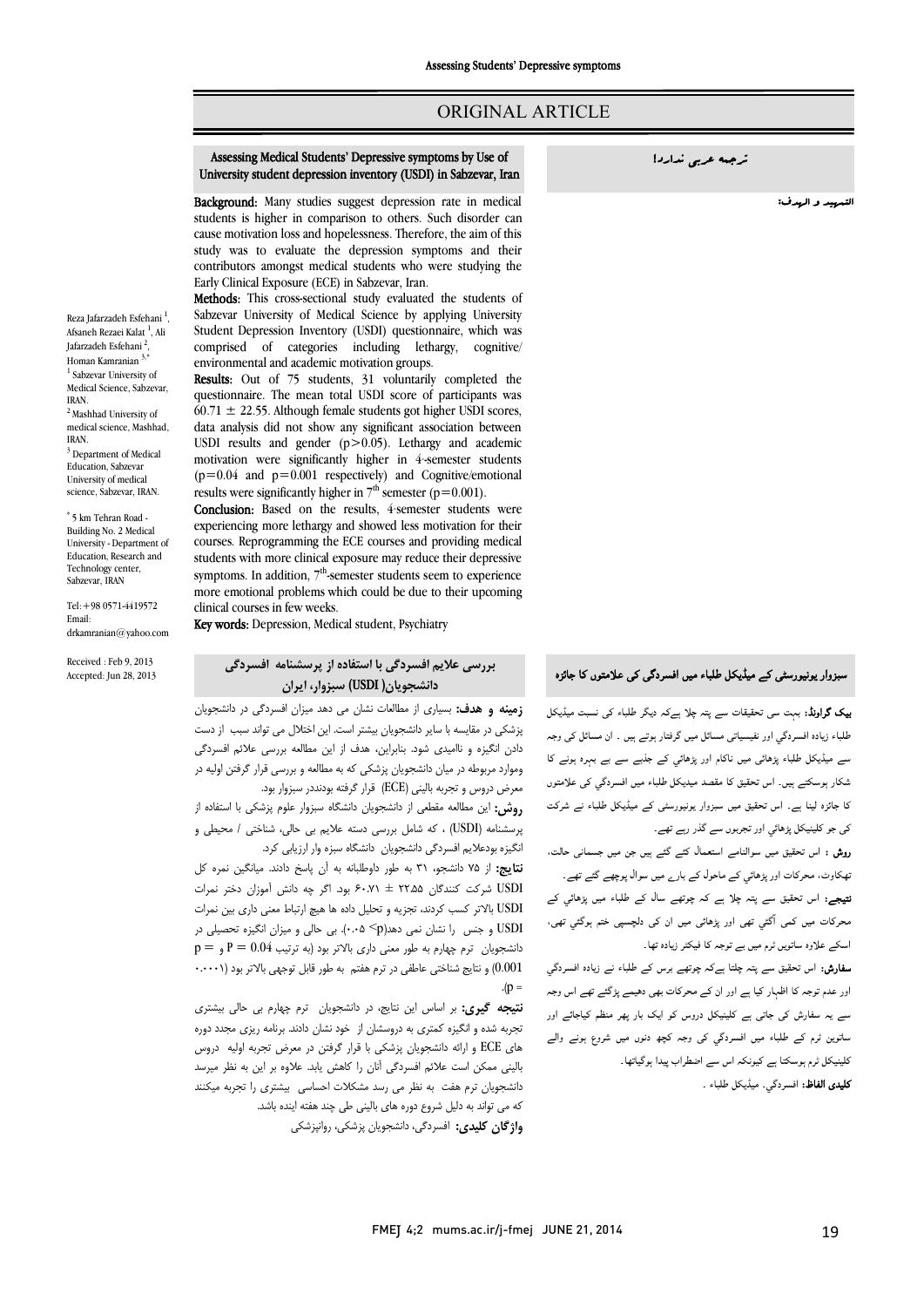$\overline{a}$  $\overline{a}$ 

## INTRODUCTION

 University students are susceptible to various health problems. Depression is amongst these problems and according to world retain Organization (write) report, its<br>general prevalence is about %5.<sup>13</sup> As medical schools are  $\frac{1}{2}$  considered stressful environments<sup>4</sup>, It is believed that medical students experience more depression and mental illnesses than the rest. $^{4.8}$  Higher stress rates could be due to psychological pressure.9 Depression and anxiety, also, depend on various phases of medical education.<sup>10</sup> As an example, first-year students suffer from separation from their lamilies, dormitory problems or disorientation to the<br>university environment that can lead to higher risk of depressive symptoms.<sup>11</sup> Some studies suggest that during medical training the mental health of students can be deteriorated.<sup>12,13</sup> Another reason could be the transition of medical students from basic science lessons to the clinical<br>level.<sup>2</sup> Poor motivation and emotional disorders can make medical students fail their courses and can lead to depression, as well. On the other hand, new educational methods seem to be designed to have profound effects on according to World Health Organization (WHO) report, its special exams, academic demands and increasing their families, dormitory problems or disorientation to the medical students from basic science lessons to the clinical medical students' motivation.<sup>14,10</sup>

 Depression, as a relatively common disorder, is capable of affecting working performance and students' personal lives.<sup>15</sup> It could be presented by mood alteration and sadness. The symptoms can further change thinking, disabled later.<sup>16</sup> Therefore, evaluation and in-time treatment of this illness and its symptom can protect many students attitude and motivation. Most of these people will feel from its harmful repercussions.

 Although there might be much information about medical referring to depressive-symptom rate in medical students who are educated with the new methods, such as early clinical exposure (ECE) method. It seems that implementation of ECE method can convert medical provides an early confrontation of medical students with patients before the beginning of their clinical courses and is students' depression in Iran, but there is not enough data education courses to a more dynamic process. This method responsible for medical stress.14

Incretore, regarding the importance of depressive-symptom<br>effects on medical students, and its dependence on different regional and educational methods, this study was conducted to evaluate those symptoms and the probable effects of new teaching methods on the mental health of the a<br>. Science using a validated University Student Depression<br>Inventory (USDI) questionnaire. Therefore, regarding the importance of depressive-symptom medical students of the Sabzevar University of Medical Inventory (USDI) questionnaire.

### METHODS

#### Study population:

 This cross-sectional survey was conducted in Sabzevar University of Medical Science in 2012. The present research has been approved by Sabzevar University of Medical Science research committee (code number: 39201010/05). medical student at any educational level. The only exclusion medical student at any educational level. The only exclusion criteria in our study were incomplete form submission and The only inclusion criterion for this study was being a

 any anti-depression medication within the last 6 months or any documented evidence of such. Fortunately, none of our participants suffered from those disorders. All the 75 medical After taking verbal consent and explaining the purpose of our study, the forms were given to students. However, only 31 students completely filled out the form. In each form the participants were asked to report their age, gender, years of the presence of any psychiatric disorder, described as taking students agreed to fill the questionnaire form voluntarily. study, marital status, grade point average and residency mode.

#### Study instruments:

 University Student Depression Inventory (USDI) was used to evaluate the depressive symptoms among medical students; USDI is a 50-tiem test which measures student<br>depressive symptoms. Participants had to answer how often they experienced each item in the past two weeks in a 5- point Likert scale from 1 "not at all" to 5 "all the time". This test was shown to have strong positive relation with students; USDI is a 30-item test which measures student Depression Anxiety Stress Scales (DASS).<sup>17</sup>

 It seems that students' depression is somehow different from other people. For example, changes in sleep rhythms and appetite, which is asked in other depression questionnaires, can't be beneficial in evaluation of their depressive daily homework and duties. Other questionnaires seem to emphasize more on clinical aspects of depression and would be more helpful in determining students with severe rather than mild depression. USDI, on the other hand, seems to be exclusion of some factors such as the above-mentioned topics, and paying more attention to the educational environment. Reliability and validity of the Persian version of the USDI questionnaire was assessed by Hejazi et al. (2007). based on the Chronbach's alpha analysis (Chronbach's alpha was reported 0.93 for the overall scale while the value ranged between 0.83 and 0.94 for the sub-categories). The reliability was assessed using the Pearson correlation coefficient<br>hetween two trials which resulted in the  $n = 0.96^{18}$ symptoms, since these alterations can be made by students' better than other depression questionnaires due to the This questionnaire proves to have an acceptable validity between two trials, which resulted in the  $r = 0.86$ .<sup>18</sup>

### Statistical analysis:

 Descriptive statistics were used to identify mean and standard deviation of continuous variables. Independent tpoint average (CGPA) among genders and  $2<sup>nd</sup>$ ,  $4<sup>th</sup>$  and  $7<sup>th</sup>$ . semester students. One way ANOVA was used to compare USDI and CGPS scores among mode of residence and semester categories regarding the normal distribution of correlation between USDI score and CGPA. The confidence interval was considered as 95% and p values less than 0.05 were considered as statistically significant. Statistical analyses were performed using the Statistical Package for  $\overline{a}$ test was used to compare USDI scores and cumulative grade data. Pearson correlation was used to identify the the Social Sciences (SPSS) program version 19.00.

## RESULTS

 A total of 31 medical students participated in the study. Among the participants, 12 students (38.7%) were in studying in the  $4<sup>th</sup>$  and  $7<sup>th</sup>$  semester, respectively. Only one student was married and most of the students (74.2%) stayed second semester, 10 (32.3%) and 9 (29.0%) students were

 $\overline{a}$ 

j  $\overline{a}$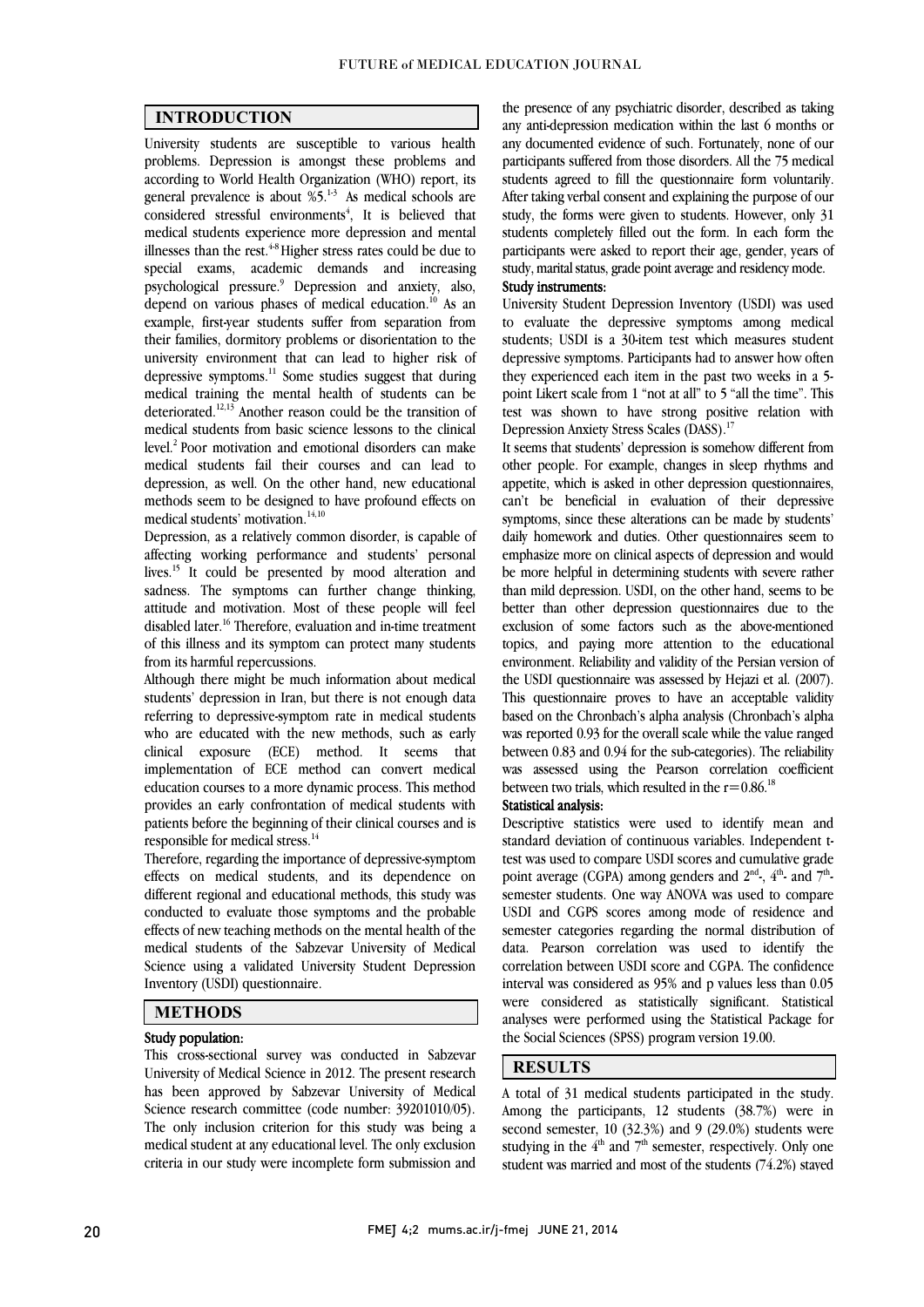at the university dormitory. Among the students who lived in the dormitory 11 were male and 12 were female, while 2 male and 3 female students lived in their houses. Mean cumulative grade point average (CGPA) of the students was  $15.66 \pm 1.00$ 1.09. Comparison of CGPA between study semesters and residence categories are illustrated in Table 1 residence categories are illustrated in Table 1.

Mean total USDI score of participants was  $60.71 \pm 22.55$ . While mean score of females were higher than males, there was no significant difference in total USDI score between<br>Male and female participants (p=0.84) or the semester  $(p = 0.26)$  (Table 1). There was, either, no significant difference in term of USDI total score among the three was no significant difference in total USDI score between study semester categories ( $p=0.34$ ) (Table 1).

questions' results and gender  $(p>0.05)$ . There was no significant correlation between USDI score and CGPA of study participants  $r(22)=0.11$ ,  $p=0.62$ .

 Moreover, there was no significant difference in terms of independent t-test (p=0.78). Lethargy scores were and  $7<sup>th</sup>$ -semesters. There was no significant difference in running independent t-test (p=0.60) (Table 2). Cognitive/ emotional mean score was significantly higher amongst students in  $7<sup>th</sup>$ -semesters (Table 2), As well as academic motivation mean score amongst the ones in  $4<sup>th</sup>$ -semester lethargy mean score amongst genders after running significantly higher among students in  $4<sup>th</sup>$ -semester than  $2<sup>nd</sup>$ terms of cognitive/emotional mean score among genders after compared to  $2<sup>nd</sup>$ - and  $7<sup>th</sup>$ -semester students (Table 2).

There was not any significant association between USDI

| Table 1. Comparison of participants' USDI scores between gender, study semester and accommodation<br>categories |                    |                            |                           |  |  |  |  |  |
|-----------------------------------------------------------------------------------------------------------------|--------------------|----------------------------|---------------------------|--|--|--|--|--|
|                                                                                                                 |                    | <b>CGPA</b>                | <b>USDI</b> score         |  |  |  |  |  |
| Gender                                                                                                          | Male               | $15.45 \pm 1.24$           | $78.08 \pm 36.06$         |  |  |  |  |  |
|                                                                                                                 | Female             | $15.95 \pm 0.79$           | $81.00 \pm 25.78$         |  |  |  |  |  |
| Statistical test                                                                                                | Independent t-test | $t(20)=-1.07$ , $p=0.30$   | $t(29)=-0.64$ , p=0.53    |  |  |  |  |  |
| Study semester                                                                                                  | 2 <sub>nd</sub>    | $15.51 \pm 0.67$           | $55.83 \pm 16.28$         |  |  |  |  |  |
|                                                                                                                 | 4 <sup>th</sup>    | $15.56 \pm 0.72$           | $108.86 \pm 28.91$        |  |  |  |  |  |
|                                                                                                                 | 7 <sup>th</sup>    | $15.83 \pm 1.54$           | $67.22 \pm 28.71$         |  |  |  |  |  |
| Statistical test                                                                                                | One way ANOVA      | f(2, 19)=0.19, p=0.83      | $f(2, 28)=1.11$ , p=0.34  |  |  |  |  |  |
| Mode of residence                                                                                               | Dormitory          | $15.57 \pm 1.18$           | $85.93 \pm 28.26$         |  |  |  |  |  |
|                                                                                                                 | Citizen            | $15.88 \pm 0.64$           | $72.20 \pm 40.11$         |  |  |  |  |  |
|                                                                                                                 | Pension            | $15.69 \pm 1.56$           | $60.00 \pm 32.91$         |  |  |  |  |  |
| Statistical test                                                                                                | One way ANOVA      | $f(2, 21)=0.14$ , $p=0.87$ | $f(2, 30)= 0.46$ , p=0.63 |  |  |  |  |  |
| Mean $\pm$ SD was shown for each category                                                                       |                    |                            |                           |  |  |  |  |  |
|                                                                                                                 |                    |                            |                           |  |  |  |  |  |

| Table 2. USDI factors mean scores and their comparison amongst study categories                                                                                                         |                                 |                                     |                             |                  |                                     |                                     |                                                                         |                   |  |  |
|-----------------------------------------------------------------------------------------------------------------------------------------------------------------------------------------|---------------------------------|-------------------------------------|-----------------------------|------------------|-------------------------------------|-------------------------------------|-------------------------------------------------------------------------|-------------------|--|--|
|                                                                                                                                                                                         | gender                          |                                     | <b>Study semester</b>       |                  | Mode of residence                   |                                     |                                                                         |                   |  |  |
|                                                                                                                                                                                         | male                            | Female                              | 2 <sup>nd</sup>             | 4 <sup>th</sup>  | 7 <sup>th</sup>                     | Dormitory                           | Citizen                                                                 | Pension           |  |  |
| Lethargy                                                                                                                                                                                | $25.56 \pm 10.13$               | $24.67 \pm 7.63$                    | $21.67 \pm 7.74$            | $30.60 \pm 7.56$ | $23.67 \pm 9.51$                    | $25.61 \pm 8.74$                    | $25.60 \pm 9.81$                                                        | $20.67 \pm 10.69$ |  |  |
| Statistical<br>test                                                                                                                                                                     | $t(29)=-0.28$ , $p=0.78\dagger$ |                                     | $f(2, 30)=3.41$ , $p=0.041$ |                  |                                     | $f(2, 30)=0.40$ , p=0.67 $\ddagger$ |                                                                         |                   |  |  |
| Cognitive/<br>Emotion                                                                                                                                                                   |                                 | $35.38 \pm 18.78$ $31.80 \pm 18.76$ | $20.08 \pm 5.52$            | $20.08 \pm 5.52$ |                                     |                                     | $30.44 \pm 14.88$ $35.91 \pm 18.75$ $28.50 \pm 21.26$ $25.67 \pm 12.42$ |                   |  |  |
| Statistical<br>test                                                                                                                                                                     | $t(29)=0.53$ , $p=0.60\dagger$  |                                     | $f(2, 30)=19.21, p<0.0011$  |                  | $f(2, 30)=0.67$ , $p=0.52$          |                                     |                                                                         |                   |  |  |
| Academic<br>motivation                                                                                                                                                                  | $19.00 \pm 9.14$                | $15.73\pm 6.75$                     | $14.08\pm4.79$              | $30.60 \pm 7.56$ | $13.11 \pm 6.33$                    | $17.65 \pm 7.79$                    | $18.60 \pm 9.91$                                                        | $13.67 \pm 9.87$  |  |  |
| Statistical<br>test                                                                                                                                                                     | $t(29)=1.13$ , $p=0.27\dagger$  |                                     | $f(2, 30)=12.27, p<0.0011$  |                  | $f(2, 30)=0.37$ , p=0.70 $\ddagger$ |                                     |                                                                         |                   |  |  |
| Mean $\pm$ SD was shown for each category<br>if Independent t-test was used for comparing values between categories<br>: One way ANOVA was used for comparing values between categories |                                 |                                     |                             |                  |                                     |                                     |                                                                         |                   |  |  |

 $\overline{a}$ 

٦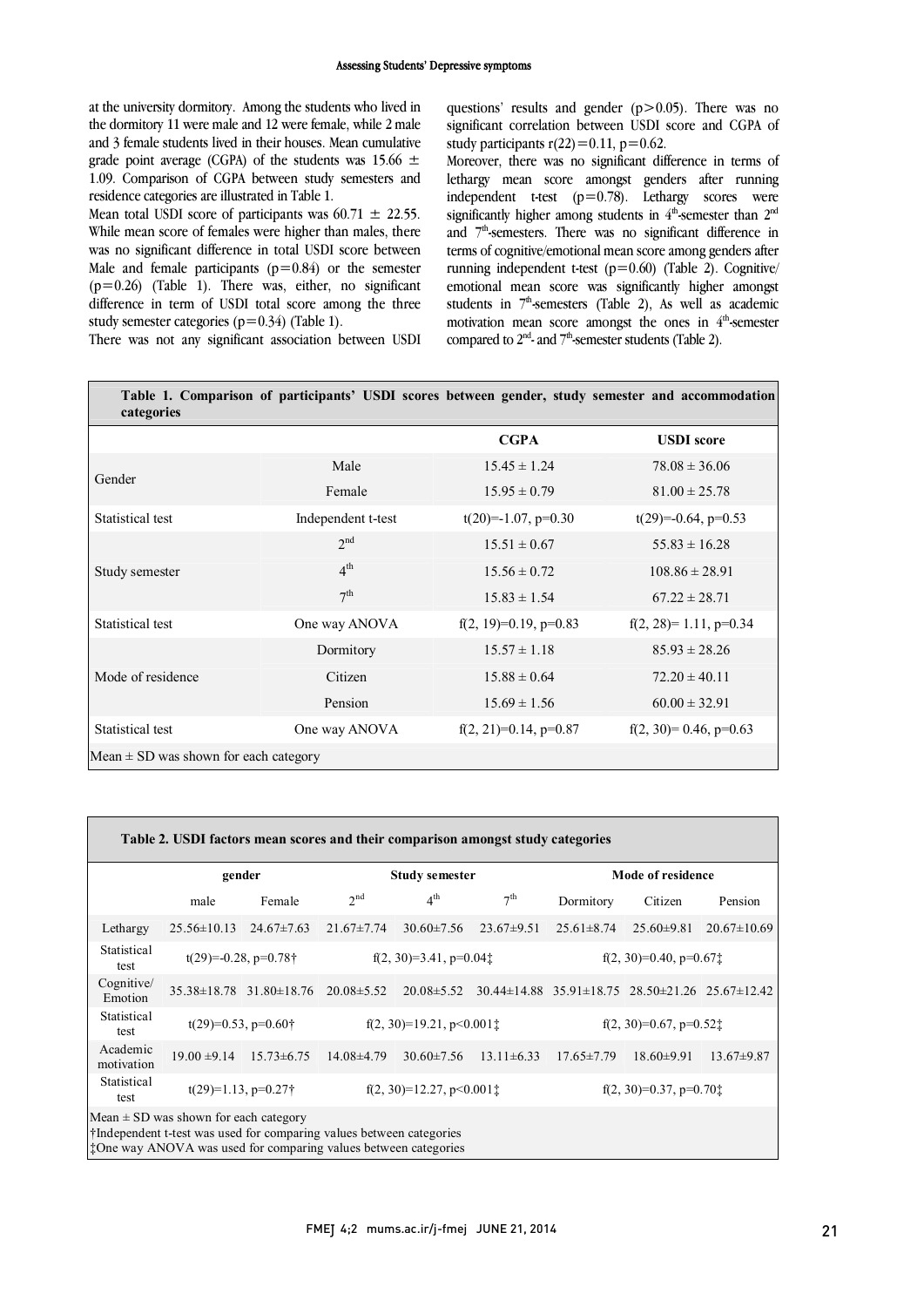$\overline{a}$  $\overline{a}$ 

### DISCUSSION

 Depression is a multifactorial disorder which is under the influence of many other factors, such as university region, socio-economic status, parental equication level and laminal<br>history.<sup>1</sup> Medical universities had evaluated their students in various ways by various questionnaires. Turkey, Pakistan and united Kingdome reported higher levels of stress in 1st. year medical students while Tomas et al. claimed that 3<sup>rd</sup>depressed than those in the 1st and  $2nd.^{19,20}$  However, in a cross-sectional study conducted by Jadoon NA et al. in Pakistan on 815 medical students, higher anxiety prevalence was observed among  $4<sup>th</sup>$ ,  $6<sup>th</sup>$  and  $2<sup>nd</sup>$ -study semester results.<sup>21</sup> Assadi et al. study reported a higher rate of psychiatric disorders among Iranian female medical students and doctors.<sup>22</sup> The study by Tomas et al. also reported a higher rate of moderate and severe depression that there is a higher levels of stress among female medical students. In another Iranian study on female students in Isfahan, mean total USDI score was 69.17±22.99, which was lower than our study. They didn't evaluate medical  $\frac{24}{10}$  In Lee et al study, the mean total score of USDI for male and female students was 71.39±19.21 and 71.47±18.18 respectively, which are both lower than our USDI score than our students (71.16±18.69 versus 55.83  $\pm$  16.28 in our study). Apart from the effect of population size and students' major, religion could be counted as socio-economic status, parental education level and familial and 4th-year United States medical students are more students, respectively, which is in accordance with our among female US medical students.<sup>23</sup> These studies indicate students and also their study population was larger than study, but their first year students got higher mean total another reason for our different results.25

 evaluation tests in physiological studies make it hard to compare our results with other studies. Each medical university has its own unique environment and education board. The most effective factor about medical student exams and homework. Such factors make the comparison of various studies difficult. Different exams with different difficulty stages bring variable stress and depressive symptoms on each medical student. Preparation of  $4<sup>th</sup>$ Different educational methods and different depression depression, which seemed to be neglected, is the students'

 semester students for their grand exam which takes place in the following year might be the reason of higher USDI scores in them. This effect vanishes in  $7<sup>th</sup>$ -semester students, who have passed the exam a year ago. On the other hand,  $7<sup>th</sup>$ semester students will experience new clinical aspects of universities which are applying the integration program with ECE method may reduce this mental tension by integrating similar lessons and bring medical students earlier to clinical students affects their personal and educational lives, lack of new effective plans for this illness is still a problem. ECE and such programs can be beneficial for tackling this problem, but it needs further more comprehensive studies to evaluate medical educations and feel closer to the clinical field. Some field from early semester. Since depression in medical depressive factors on medical students.

 Identifying and paying special attention to depressive symptoms can promptly alleviate medical students' further problems. According to our results,  $4<sup>th</sup>$  semester students are experiencing more lethargy and less motivation. By motivate them to become medical doctors and reduce the tedium of basic science lessons in their courses. By planning extra student-consulting lessons, we may also address 7<sup>th</sup> semester students' cognitive/emotional problems. ECE methods, are required to evaluate the effect of increasing their clinical exposure time we may further However, further studies on larger populations, undergoing depressive symptoms on students at different levels.

 Study limitations:The major limitation of this study was the sman sample size due to the sman number of medical<br>students who enrolled in the survey, as well as low response rate. Therefore, the results of this study might not be generalizable to the whole population of medical students. It is recommended that researchers conduct more comprehensive studies in numerous universities to achieve small sample size due to the small number of medical more reliable results.

 Conflict of interest: We declare that here is no conflict of  $\overline{a}$ interest for the present study.

**Funding and support:** Sabzevar University of Medical Science has supported this study.

Research committee approval: The proposal of this research has been approved by Sabzevar University of Medical Science research committee (code: 39201010/05).

#### **REFERENCES**

1. Mergen H, Erdogmusmergen B, Tan Ş, Öngel K. Evaluating The Depression and Related Factors Among the Students of the Faculty of Education at Celal Bayar University. The New Journal of Medicine 2008;25: 169-174.<br>2 Helmers Kl

2. Helmers KF, Danoff D, Steinert Y, Leyton M, Young SN. Stress and depressed mood in medical students, law students, and graduate students at McGill University. Acad Med. 1997 Aug; 72(8): 708-14.<br>3 Bayram N. Bilgel N. The n.

Bayram N, Bilgel N. The prevalence and socio-demographic correlations of depression, anxiety and stress among a group of university students. Soc Psychiatry

 Psychiatr Epidemiol. 2008 Aug;43(8):667-72. 4. Mosley TH Jr, Perrin SG, Neral SM, coping, and well-being among third-year medical students. Acad Med. 1994;69: Dubber PM, Grothues CA, Pinto BM. Stress, 765-7.

 5. Dyrbye LN, Thomas MR, Power DV, Durning S, Moutier C, Massie FS Jr, et al. Burn-out and serious thoughts of dropping<br>aut of modiael sebeck a multi-institutional study. Acad Med. 2010; 85(1):94-102. out of medical school: a multi-institutional

 6. Givens JL, Tjia J. Depressed medical barriers to use. Acad Med. 2002;77(9):918 students' use of mental health services and 921.

 7. Goebert D, Thompson D, Takeshita J, Beach C, Bryson P, Ephgrave K, et al. and residents:a multischool study. Acad J Depressive symptoms in medical students Med. 2009;84(2):236-24

Systematic review of depression, anxiety, and other indicators of psychological distress among U.S. and Canadian medical 8. Dyrbye LN, Thomas MR, Shanafelt TD. students. Acad Med. 2006 Apr;81(4):354-73.<br>9 Shaikh BT Kahloon A Kazim M

 9. Shaikh BT, Kahloon A, Kazim M, Khalid H, Nawaz K, Khan N, et al. Students, Pakistani medical school. Educ Health stress and coping strategies: a case of (Abingdon) 2004; 17: 346-53.